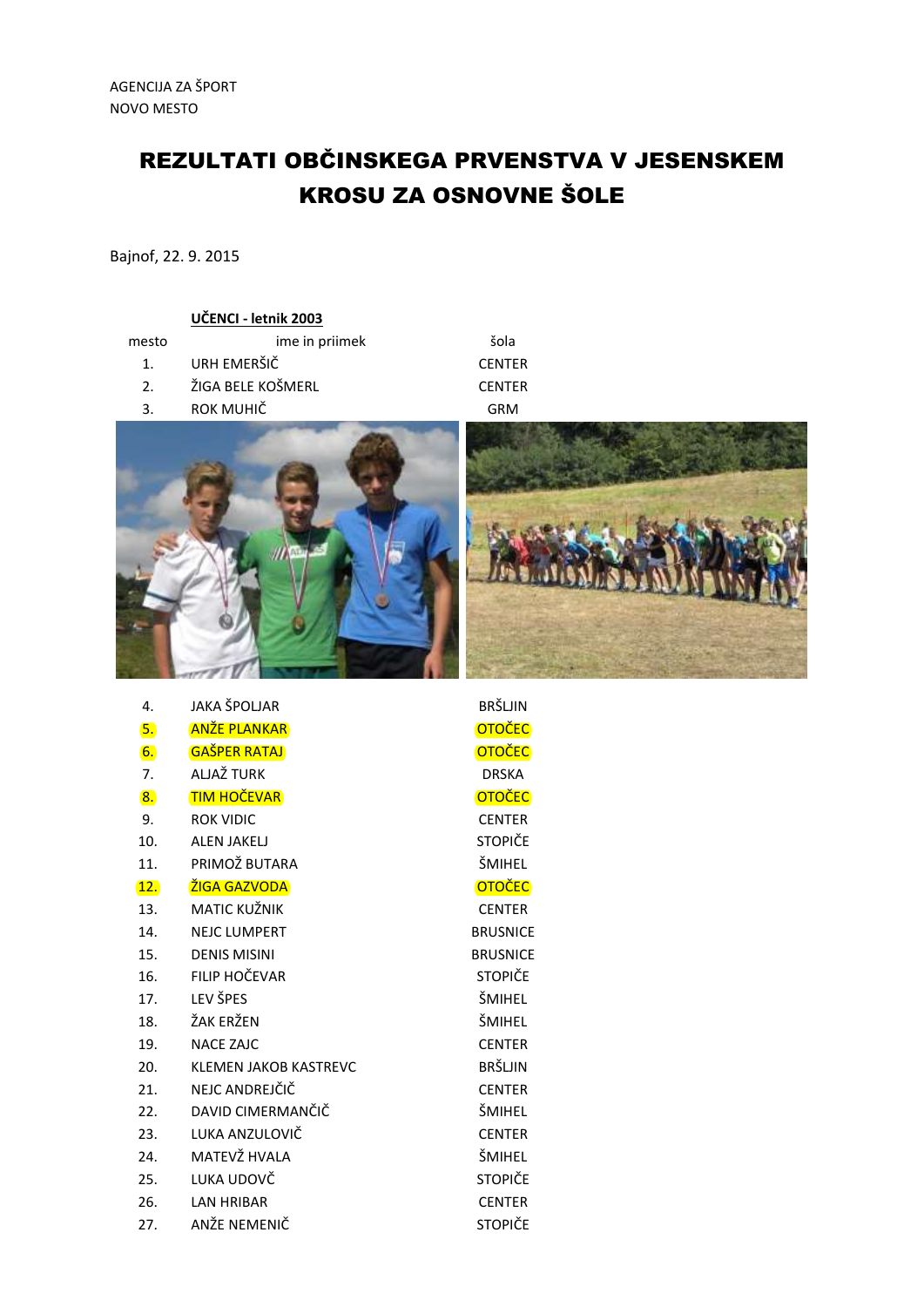| 28. | <b>MAJ GROS</b>      | <b>GRM</b>      |
|-----|----------------------|-----------------|
| 29. | <b>JAN KEBELJ</b>    | <b>BRŠLJIN</b>  |
| 30. | <b>SANDI PAVLIN</b>  | <b>BRUSNICE</b> |
| 31. | LUKA KOVAČIČ         | <b>GRM</b>      |
| 32. | ALJAŽ STRMOLE        | <b>STOPIČE</b>  |
| 33. | DAVID GREGORIČ       | ŠMIHEL          |
| 34. | TIM KRAŠEVEC         | <b>BRUSNICE</b> |
| 35. | <b>NEJC NOSE</b>     | <b>BRUSNICE</b> |
| 36. | JAKOB HVALA          | ŠMIHEL          |
| 37. | <b>TEODOR ZAJC</b>   | ŠMIHEL          |
| 38. | <b>URBAN BRULC</b>   | <b>BRŠLJIN</b>  |
| 39. | <b>MATIC FINK</b>    | <b>DRSKA</b>    |
| 40. | ENSAD HARBAŠ         | <b>DRSKA</b>    |
| 41. | JOŠT BADOVINAC       | <b>DRSKA</b>    |
| 42. | ŽIGA VUJASIN         | <b>BRŠLJIN</b>  |
| 43. | <b>MATIC KITEK</b>   | <b>BRŠLJIN</b>  |
| 44. | <b>TILEN DOLINAR</b> | <b>BRŠLJIN</b>  |

### **UČENKE - letnik 2003**

| mesto | ime in priimek         | šola           |
|-------|------------------------|----------------|
| 1.    | NIKA KOVAČ             | <b>BRŠLJIN</b> |
| 2.    | MAJA KLOBUČAR          | ŠMIHEL         |
| 3     | <b>TINKARA GROBLER</b> | <b>DRSKA</b>   |





| 4.  | NIKA FIŠTFR              | <b>BRŠLJIN</b> |
|-----|--------------------------|----------------|
| 5.  | MAJA KOŠMRLJ             | <b>GRM</b>     |
| 6.  | <b>LANA DRAGMAN</b>      | <b>CENTER</b>  |
| 7.  | ZALA JAKŠE               | <b>CENTER</b>  |
| 8.  | <b>LENA HREN</b>         | ŠMIHEL         |
| 9.  | LARA MARKOVIČ            | ŠMIHEL         |
| 10. | MONIKA SANJKOVIĆ         | <b>CENTER</b>  |
| 11. | <b>TEJA MEDLE</b>        | <b>CENTER</b>  |
| 12. | NEŽA ERPIČ               | ŠMIHEL         |
| 13. | MALA MALENŠEK            | <b>BRŠLJIN</b> |
| 14. | <b>HELENA AVBAR UHAN</b> | <b>DRSKA</b>   |
| 15. | <b>ANA MEDLE</b>         | ŠMIHEL         |
| 16. | ZALA PAVLIČ              | <b>STOPIČE</b> |
| 17. | <b>ZOJA ULAGA</b>        | <b>CENTER</b>  |
| 18. | ANA SIROČIČ              | GRM            |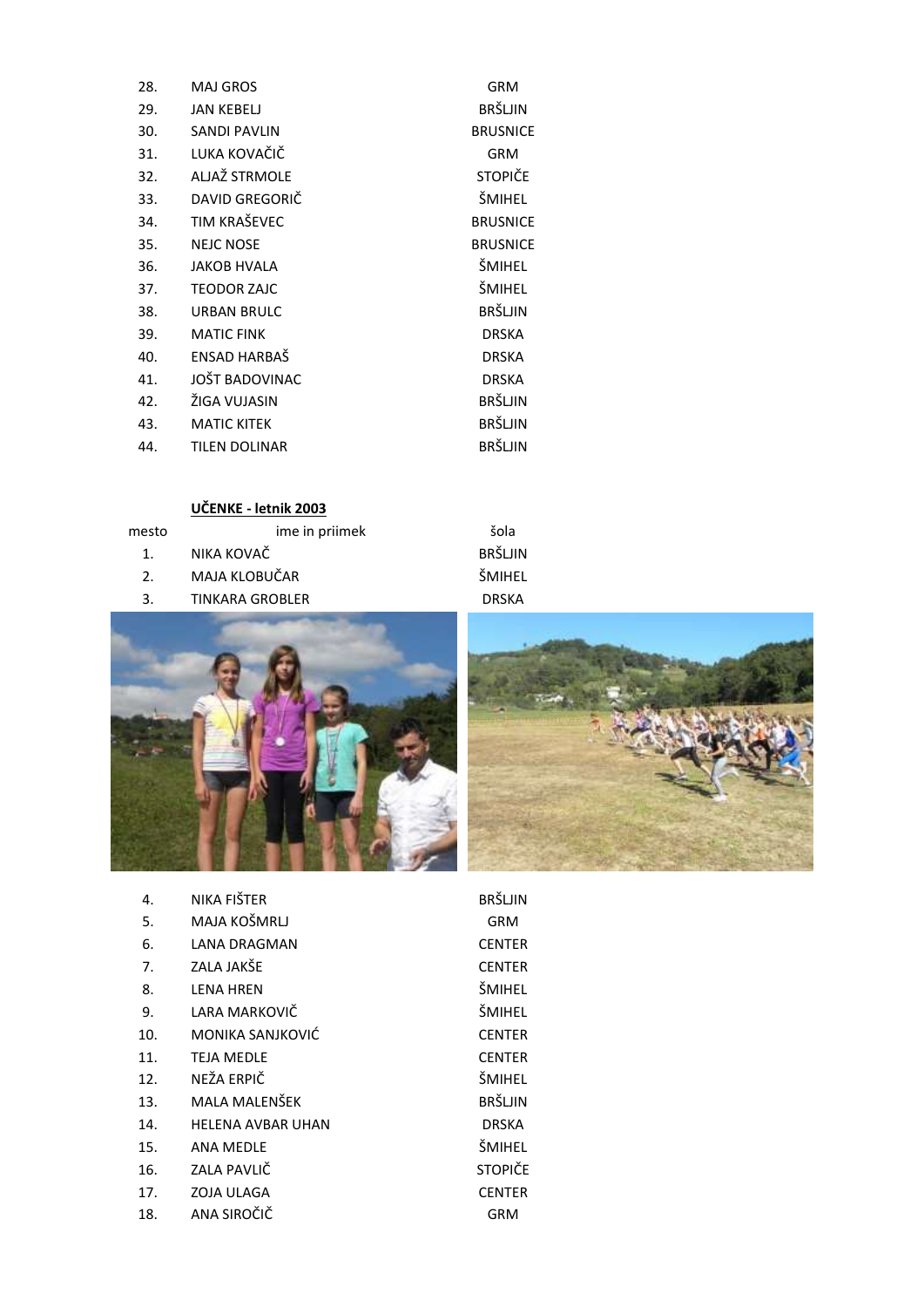| 19. | LEA JUDEŽ                       | <b>DRSKA</b>    |
|-----|---------------------------------|-----------------|
| 20. | <b>META RADEŽ</b>               | <b>OTOČEC</b>   |
| 21. | <b>EMA SREBRNJAK</b>            | <b>CENTER</b>   |
| 22. | <b>EVA GAZVODA</b>              | <b>CENTER</b>   |
| 23. | LANA OBERČ                      | <b>STOPIČE</b>  |
| 24. | MAŠA JAZBEC                     | <b>BRŠLJIN</b>  |
| 25. | ŽIVA GUŠTIN                     | ŠMIHEL          |
| 26. | <b>EVA KOCJAN</b>               | <b>CENTER</b>   |
| 27. | POLONA MORETTI                  | <b>GRM</b>      |
| 28. | KAJA ŽAGAR                      | <b>BRŠLJIN</b>  |
| 29. | <b>LARISA RATAJ</b>             | <b>OTOČEC</b>   |
| 30. | <b>SARA ILAR</b>                | <b>STOPIČE</b>  |
| 31. | LANA PREŠEREN                   | <b>BRŠLJIN</b>  |
| 32. | <b>KLARA KOBE</b>               | <b>STOPIČE</b>  |
| 33. | <b>NINA BUTALA</b>              | ŠMIHEL          |
| 34. | EDITA MIKLIČ                    | <b>BRŠLJIN</b>  |
| 35. | MOJCA KLEMENČIČ                 | ŠMIHEL          |
| 36. | <b>BLAŽKA HROVAT</b>            | <b>DRSKA</b>    |
| 37. | <b>BARBARA KATARINA KRANJEC</b> | <b>CENTER</b>   |
| 38. | NINA PEČNIK                     | <b>CENTER</b>   |
| 39. | KAJA VIDOVIČ                    | <b>OTOČEC</b>   |
| 40. | <b>NIKA PODBOJ</b>              | ŠMIHEL          |
| 41. | LEJA ANDREJČIČ                  | <b>BRUSNICE</b> |
| 42. | NEŽA RAČEČIČ                    | <b>DRSKA</b>    |
| 43. | URŠKA JURŠAK                    | <b>BRŠLJIN</b>  |
| 44. | <b>KIM KASTELIC</b>             | <b>OTOČEC</b>   |
| 45. | <b>ANJA PEVEC</b>               | <b>CENTER</b>   |
| 46. | MARUŠA KARLIČ                   | ŠMIHEL          |
| 47. | <b>SARA PUST</b>                | <b>BRUSNICE</b> |
| 48. | <b>BRINA GREGORČIČ</b>          | ŠMIHEL          |

# **UČENCI - letnik 2002**

| mesto   | ime in priimek  | šola            |
|---------|-----------------|-----------------|
| $1_{-}$ | <b>VID RAJH</b> | ŠMIHEL          |
|         | ALJAŽ ČOPIČ     | <b>BRUSNICE</b> |
| 3       | VILI NOSAN      | <b>BRUSNICE</b> |



- 4. DOMEN ŠETINA ŠMIHEL
- 5. TILEN VOLKAR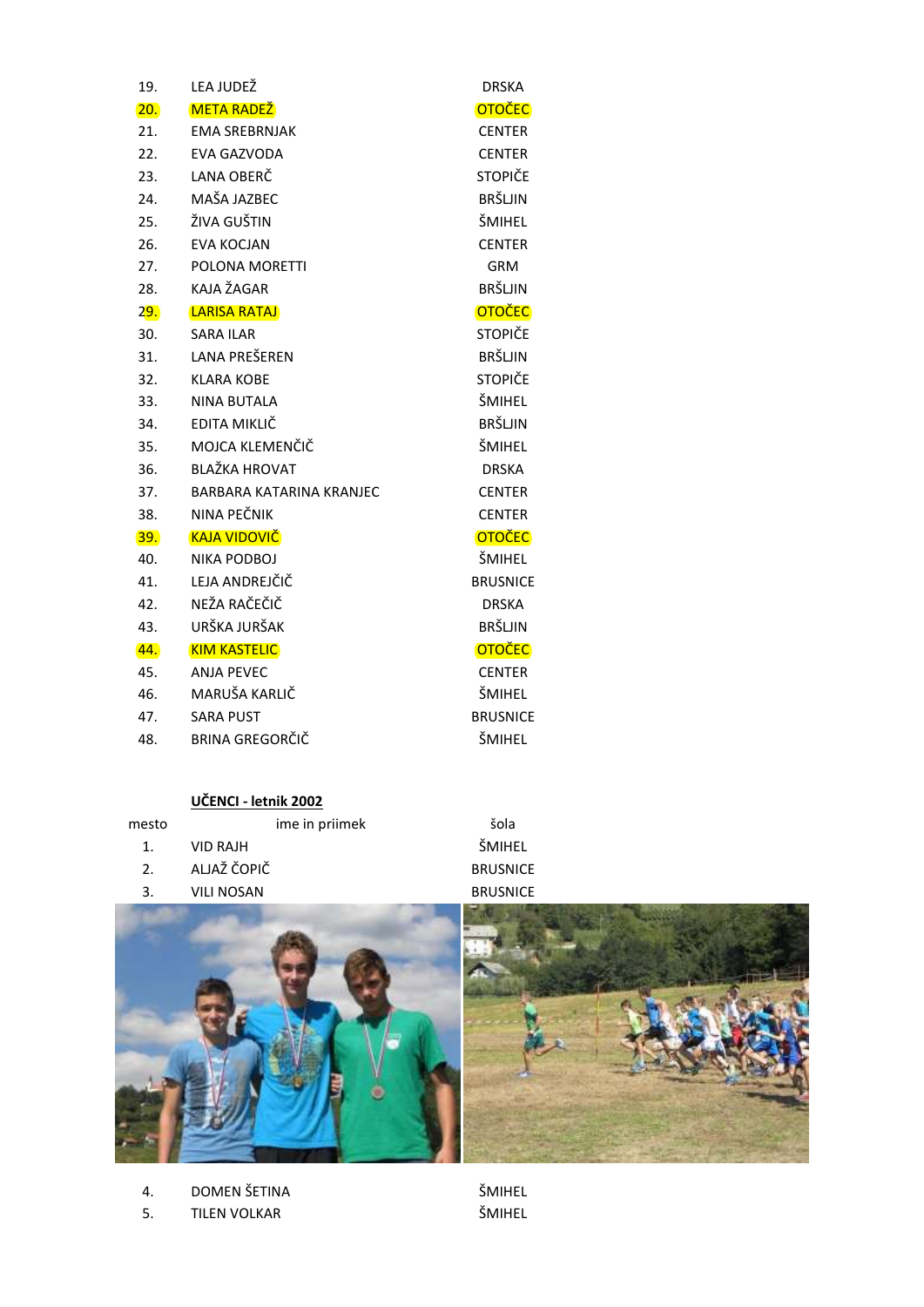| 6.                | <b>MARTIN ZAJC</b>     | <b>BRŠLJIN</b> |
|-------------------|------------------------|----------------|
| 7. <mark>.</mark> | <b>NIK PERNEK</b>      | <b>OTOČEC</b>  |
|                   | 8. ROK RUDMAN          | <b>GRM</b>     |
| 9.                | TIMOTEJ DRAŠLER        | <b>BRŠLJIN</b> |
| 10.               | MATIJA VRHOVNIK        | ŠMIHEL         |
| 11.               | FRAN BILIČIČ           | <b>GRM</b>     |
| 12.               | DINO AVDIBAŠIĆ         | <b>DRSKA</b>   |
| 13.               | <b>TIM GRIL</b>        | ŠMIHEL         |
|                   | 14. MATIJA RADEŽ       | <b>OTOČEC</b>  |
|                   | 15. MAJ KUHELJ         | <b>BRŠLJIN</b> |
|                   | 16. MAJ BLAŽIC KAPUŠIN | <b>CENTER</b>  |
|                   | 17. LAN PEČNIK         | <b>GRM</b>     |
| 18.               | TONI HOČEVAR           | <b>GRM</b>     |
|                   | 19. OŽBEJ BERNIK       | <b>CENTER</b>  |
| 20.               | ROMAN GAZVODA          | <b>STOPIČE</b> |
| 21.               | <b>TIM FINK</b>        | <b>STOPIČE</b> |
|                   | 22. ALJAŽ KABUR        | <b>STOPIČE</b> |
|                   | 23. JAKA PETKOVIČ      | <b>CENTER</b>  |
| 24.               | ŽIGA VODOPIVEC         | <b>CENTER</b>  |
| 25.               | <b>BOR ZIRKELBACH</b>  | ŠMIHEL         |
| 26.               | URBAN PLUT             | <b>DRSKA</b>   |
| 27.               | JAN FILIPOVIĆ          | <b>DRSKA</b>   |
|                   | 28. JAKA KUNEJ         | <b>OTOČEC</b>  |
| 29.               | GLORIJAN STANIŠA       | <b>STOPIČE</b> |
| 30.               | ANDRAŽ KRAMAR          | <b>DRSKA</b>   |
| 31.               | <b>BLAŽ BARTOLJ</b>    | <b>DRSKA</b>   |

## **UČENKE - letnik 2002**

| mesto          | ime in priimek       | šola            |
|----------------|----------------------|-----------------|
| $\mathbf{1}$ . | ANA GIMPELI          | <b>DRSKA</b>    |
| $\mathcal{P}$  | PATRICIJA FABJAN     | <b>BRUSNICE</b> |
| २              | <b>VALERIJA BELE</b> | <b>CENTER</b>   |



- 4. KLARA UDOVČ STOPIČE
- 5. SARA MOŽE STOPIČE
- 6. ANA STIPANOVIČ GRM
- 7. KATARINA VRBINC GRM
- 8. ALJA BORSAN STOPIČE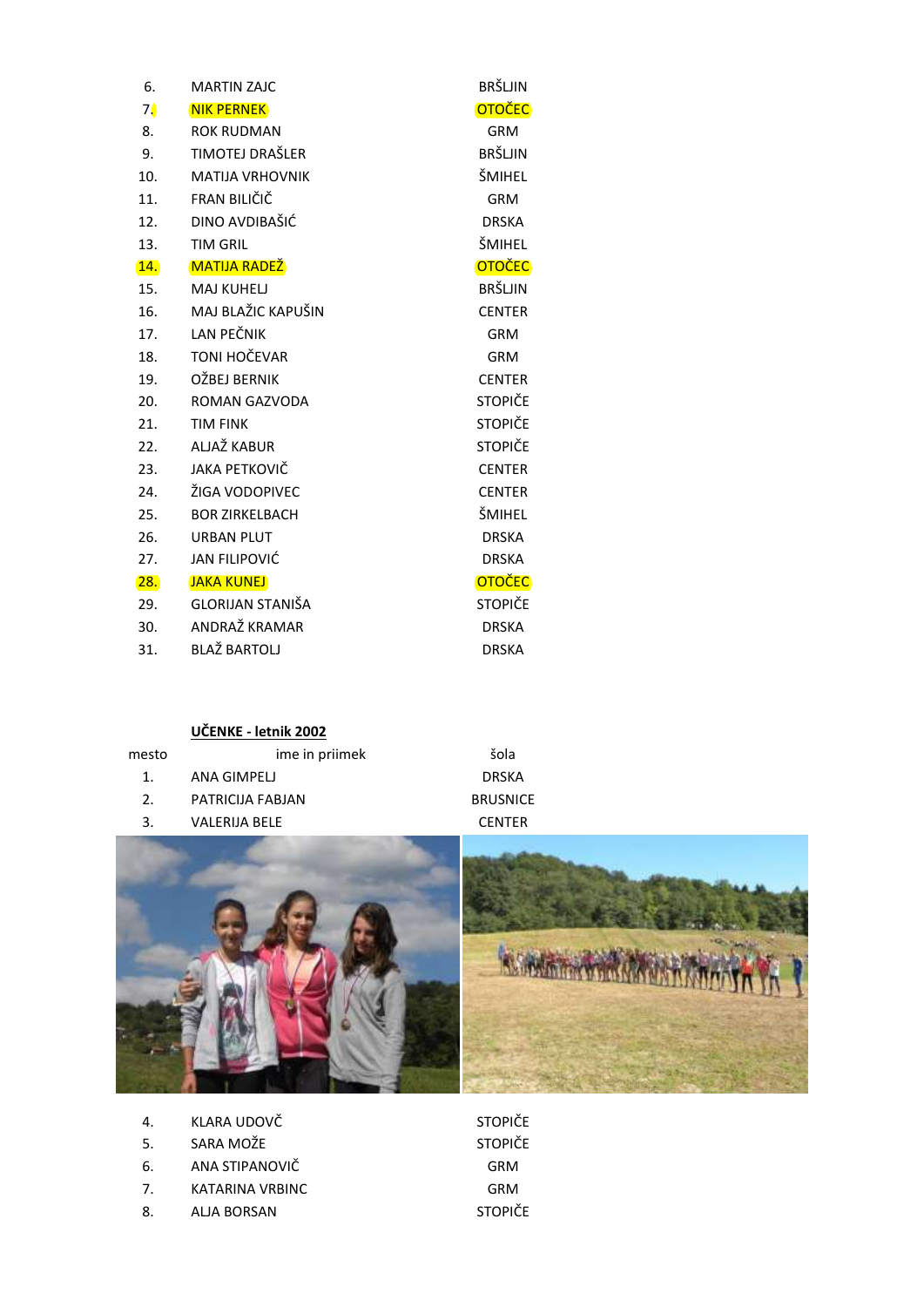| 9.  | <b>ANGELA RUDMAN</b> | <b>BRUSNICE</b> |
|-----|----------------------|-----------------|
| 10. | <b>LOTI GORJANEC</b> | <b>GRM</b>      |
| 11. | <b>ANA KASTELIC</b>  | <b>STOPIČE</b>  |
| 12. | NEŽA BARTOLJ         | <b>STOPIČE</b>  |
| 13. | TJAŠA GUŠTIN         | ŠMIHEL          |
| 14. | MAŠA KOČEVAR         | ŠMIHEL          |
| 15. | ELIZABETA KRANJEC    | <b>CENTER</b>   |
| 16. | SARA MIHALIČ         | <b>CENTER</b>   |
| 17. | MANCA JUDEŽ          | <b>CENTER</b>   |
| 18. | LORA ERŽEN           | ŠMIHEL          |
| 19. | MAŠA BERGER          | <b>CENTER</b>   |
| 20. | <b>KLARA ZVER</b>    | ŠMIHEL          |
| 21. | LARA RATAJ           | ŠMIHEL          |

### **UČENCI - letnik 2001**

| mesto | ime in priimek    | šola            |
|-------|-------------------|-----------------|
| 1.    | JAN BEVC          | <b>DRSKA</b>    |
| 2.    | <b>JAN RAVBAR</b> | <b>BRUSNICE</b> |
| 3.    | JAN TURK          | <b>DRSKA</b>    |



| 4.              | TARIK AVDIBAŠIĆ         | <b>BRŠLJIN</b>  |
|-----------------|-------------------------|-----------------|
| 5.              | <b>HERKULAN SPAHIJA</b> | <b>BRŠLJIN</b>  |
| 6.              | <b>JAN BUTARA</b>       | ŠMIHEL          |
| 7.              | MATIJA JUDEŽ            | <b>GRM</b>      |
| 8.              | LOVRO ŽNIDARŠIČ         | ŠMIHEL          |
| 9.              | MARKO KOŠMRLJ           | <b>GRM</b>      |
| 10.             | ANDRAŽ RUDMAN           | <b>DRSKA</b>    |
| 11.             | ADNAN MUJADŽIĆ          | <b>BRŠLJIN</b>  |
| 12.             | <b>BOŠTJAN MURN</b>     | <b>STOPIČE</b>  |
| 13.             | JOŽKO ŠVIRT             | <b>OTOČEC</b>   |
| 14.             | <b>BENJAMIN SMUK</b>    | <b>GRM</b>      |
| 15.             | <b>MATIC STRGAR</b>     | <b>OTOČEC</b>   |
| 16.             | ALJAŽ KLOBUČAR          | ŠMIHEL          |
| 17 <sub>1</sub> | <b>MIHA NOSAN</b>       | <b>BRUSNICE</b> |
| 18.             | <b>JURE OVNIČEK</b>     | <b>CENTER</b>   |
| 19.             | JAN JAKŠE               | ŠMIHEL          |
| 20.             | MIHA MANTFL             | <b>STOPIČE</b>  |
| 21.             | <b>KLEMEN TRATNIK</b>   | <b>CENTER</b>   |
| 22.             | MIHA ŽIBERT             | <b>CENTER</b>   |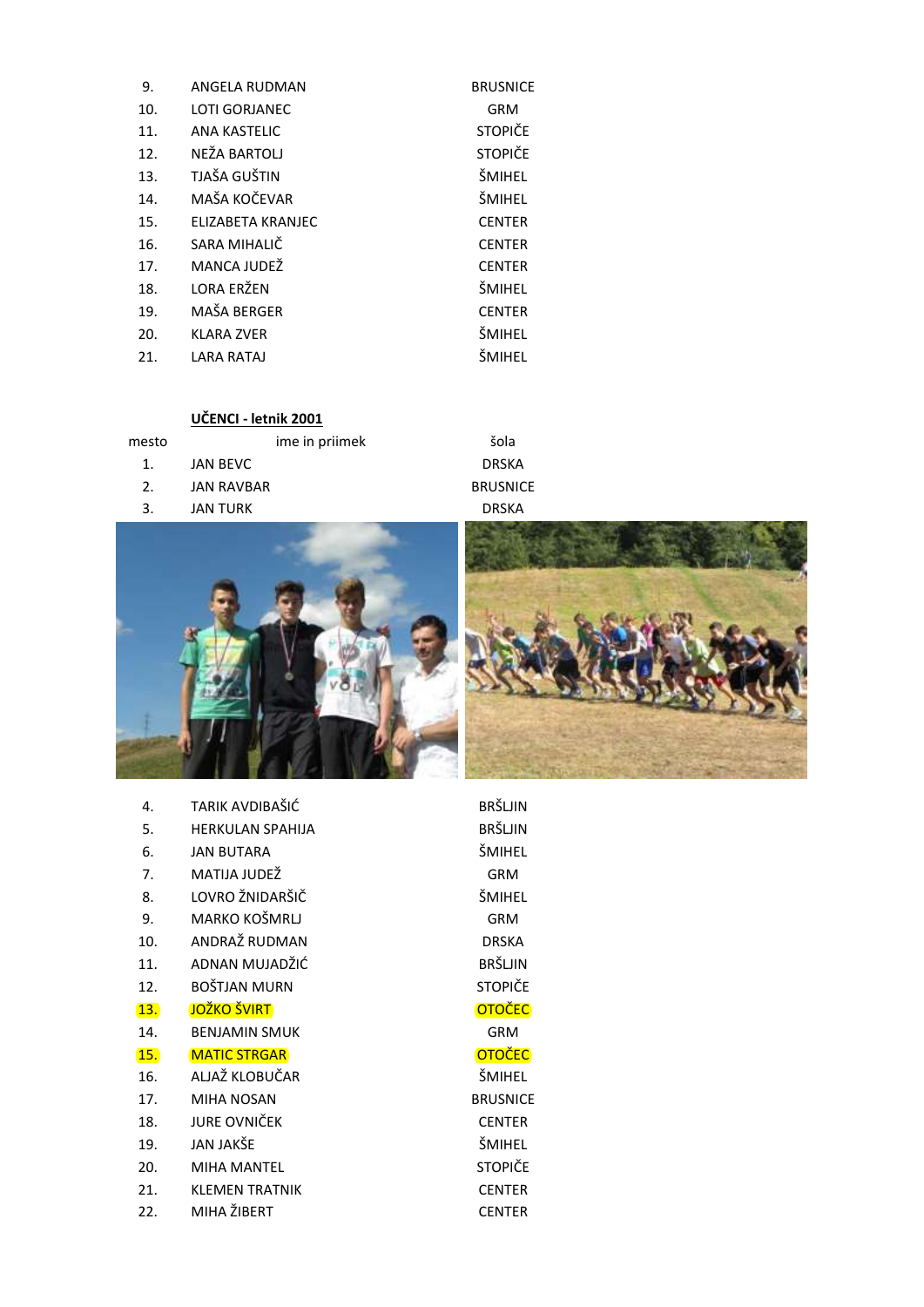| 23. | <b>MATIC BLATNIK</b>      | <b>CENTER</b>  |
|-----|---------------------------|----------------|
| 24. | <b>ARNE BORDELIUS</b>     | <b>CENTER</b>  |
| 25. | <b>BLAŽ POVH</b>          | <b>BRŠLJIN</b> |
| 26. | ANŽE BOJANC               | <b>DRSKA</b>   |
| 27. | <b>NEJC MARTIN RAVNIH</b> | <b>STOPIČE</b> |
| 28. | BLAŽ LAH                  | <b>DRSKA</b>   |
| 29. | <b>DAVID HROVAT</b>       | <b>STOPIČE</b> |
| 30. | <b>JAKA KOBE</b>          | <b>STOPIČE</b> |
| 31. | LEON HOČEVAR              | <b>CENTER</b>  |
| 32. | ADEL VEJZOVIĆ             | <b>BRŠLJIN</b> |
| 33. | ANŽE KITEK                | <b>BRŠLJIN</b> |
| 34. | ALTIN DŽELADINI           | <b>GRM</b>     |
|     |                           |                |

## **UČENKE - letnik 2001**

| mesto | ime in priimek  | šola          |
|-------|-----------------|---------------|
| 1.    | EMA MEGLAJ      | <b>CENTER</b> |
| 2.    | MIA PLUT        | <b>CENTER</b> |
| 3.    | PATRICIJA BOHTE | <b>GRM</b>    |



| 4.  | <b>MAJA RAVBAR</b>    | <b>STOPIČE</b>  |
|-----|-----------------------|-----------------|
| 5.  | <b>MANCA NOVAK</b>    | <b>GRM</b>      |
| 6.  | <b>MAJA ZAMAN</b>     | <b>GRM</b>      |
| 7.  | ZALA SIMONČIČ MAZNIK  | <b>DRSKA</b>    |
| 8.  | NEŽA KOPRIVNIK        | <b>DRSKA</b>    |
| 9.  | DENISA SOFTIĆ         | <b>DRSKA</b>    |
| 10. | <b>KLARA NOSAN</b>    | <b>BRUSNICE</b> |
| 11. | <b>SARA KOTNIK</b>    | <b>CENTER</b>   |
| 12. | <b>KARMEN RABZELJ</b> | <b>BRUSNICE</b> |
| 13. | HANA ANDROIČ          | <b>GRM</b>      |
| 14. | ALENKA ČERV           | <b>BRŠLJIN</b>  |
| 15. | LEJA FILIPOVIĆ        | <b>DRSKA</b>    |
| 16. | ADRIJANA GOLOVRŠKI    | <b>DRSKA</b>    |
| 17. | SUZANA GAZVODA        | <b>STOPIČE</b>  |
| 18. | <b>SARA BOBNAR</b>    | <b>BRŠLJIN</b>  |
| 19. | <b>NINA SELAK</b>     | ŠMIHEL          |
| 20. | ŽIVA STANIŠA          | ŠMIHEL          |
| 21. | LOTI ŠPES             | ŠMIHEL          |
| 22. | EVA KOBE              | <b>STOPIČE</b>  |
| 23. | ANJA POSTOLOV         | <b>BRŠLJIN</b>  |
|     |                       |                 |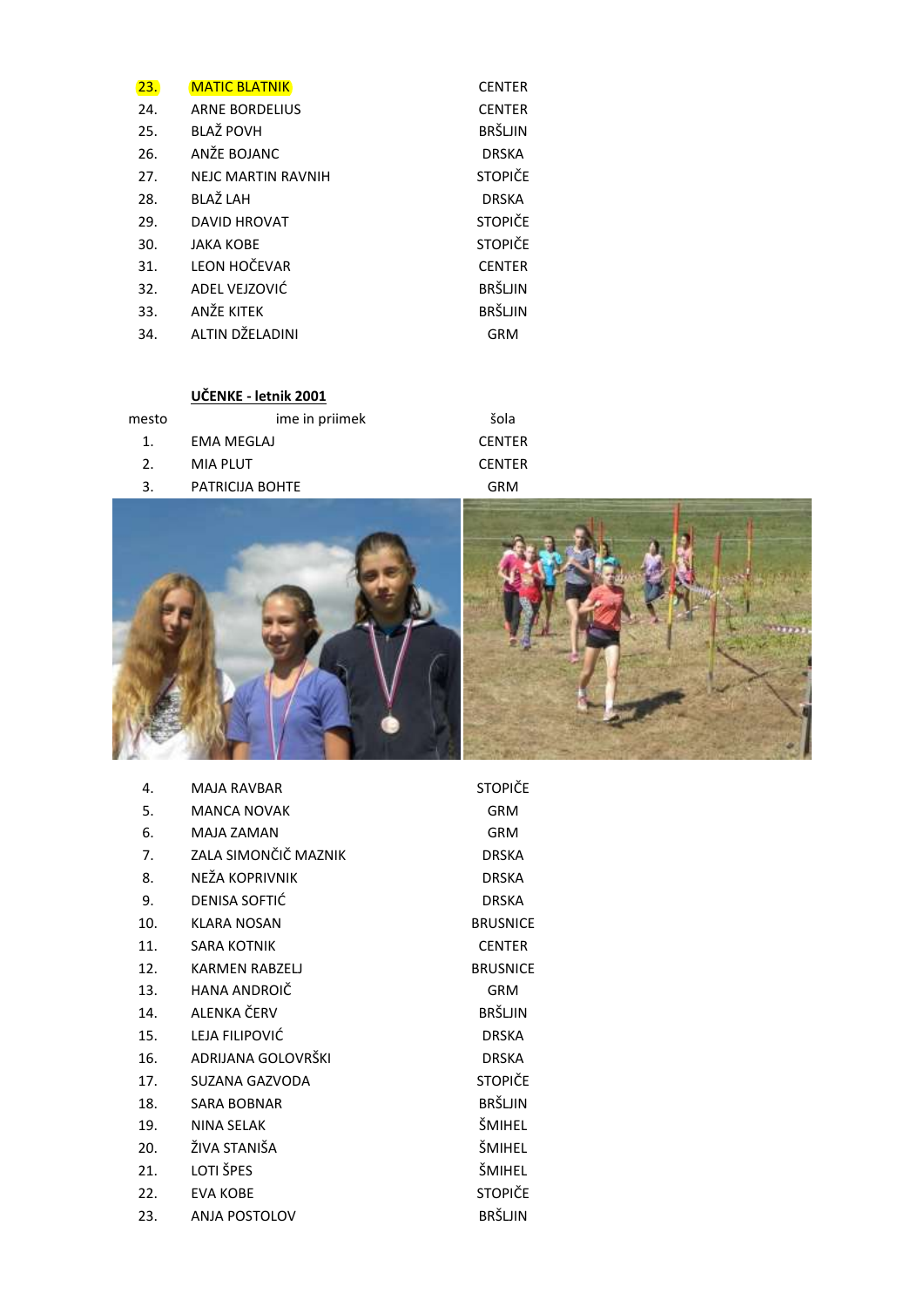